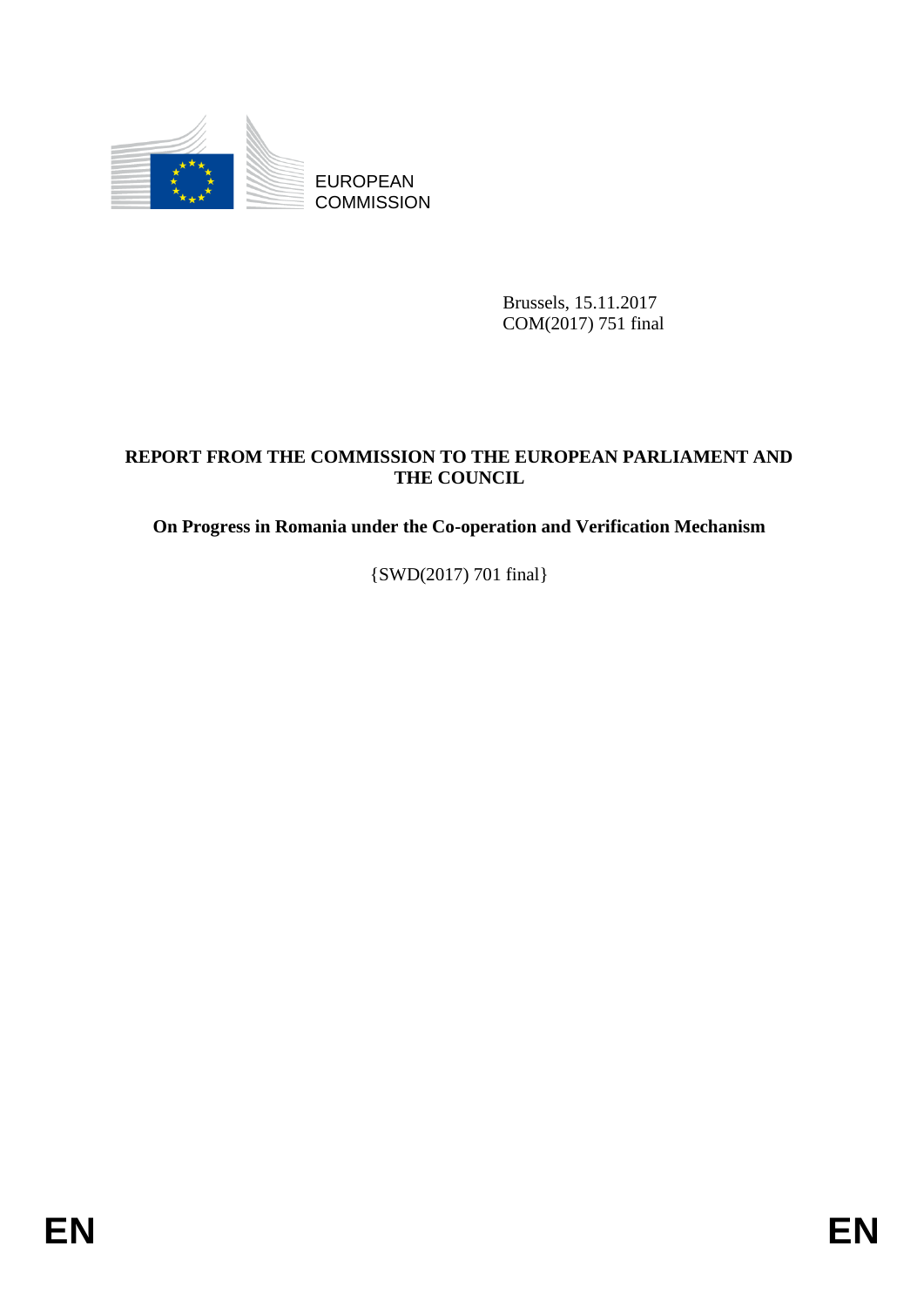# **1. INTRODUCTION**

The Cooperation and Verification Mechanism (CVM) was set up at the accession of Romania to the European Union in  $2007<sup>1</sup>$  to address shortcomings in judicial reform and the fight against corruption. Since then, CVM reports have sought to help focus the efforts of the Romanian authorities through specific recommendations, and have charted the progress made. As underlined by the Council<sup>2</sup>, the CVM will end when all four benchmarks applying to Romania are satisfactorily met.

In the January 2017 CVM report,<sup>3</sup> the Commission took stock with an overview of the achievements, the challenges outstanding, and set out the key remaining steps needed to achieve the CVM's objectives. To this end, the Commission made twelve key recommendations that if followed up will lead to the conclusion of the CVM process. The report highlighted that the speed of the process would depend on how quickly Romania will be able to fulfil the recommendations in an irreversible way and also on avoiding negative steps which call into question the progress made in past 10 years.

Therefore, at this stage of the CVM process, this report presents the progress made in following up the recommendations set out in the January 2017 report. As in previous years, this report is the result of a careful process of analysis by the Commission, drawing on close cooperation with Romanian institutions, as well as the input of civil society and other stakeholders, including other Member States.

In his September 2017 State of the Union address, President Juncker emphasised the importance of the rule of law and of the independence of the judiciary: $4$  an imperative valid for all EU Member States, not just those involved in the CVM. This underlines the importance of avoiding a climate of confrontation between the different branches of the state with damaging consequences for judicial independence, a problem which was noted in the January 2017 report and which has remained during the period of reference of the present report.

Based on its analysis of progress in Romania over the entire CVM process since 2007 and on progress made since January 2017 report, the Commission remains of the opinion that with loyal cooperation between State institutions, a resolute political steer holding firm to progress already achieved and respect for judicial independence, Romania will be able to fulfil the remaining outstanding CVM recommendations in a near future.

The Commission intends to assess progress towards the end of 2018, and stands ready to provide further assistance to help Romania meet the outstanding recommendations with a view to reinforce the irreversibility of progress and therefore bring the mechanism to a conclusion.

# **2. GENERAL SITUATION**

In the January 2017 report, the ten years' perspective showed that Romania had made major progress towards CVM benchmarks. A number of key institutions and much important legislation had been put in place. The reform of the criminal and civil codes was close to finalisalisation. The report confirmed that the Romanian judicial system had profoundly

**.** 

<sup>1</sup> Conclusions of the Council of Ministers, 17 October 2006 (13339/06); Commission Decision establishing a mechanism for cooperation and verification of progress in Romania to address specific benchmarks in the areas of judicial reform and the fight against corruption, 13 December 2006 (C (2006) 6569 final).

 $\frac{2}{3}$  Council conclusions on the CVM.

COM (2017) 44.

<sup>4</sup> http://europa.eu/rapid/press-release\_SPEECH-17-3165\_en.htm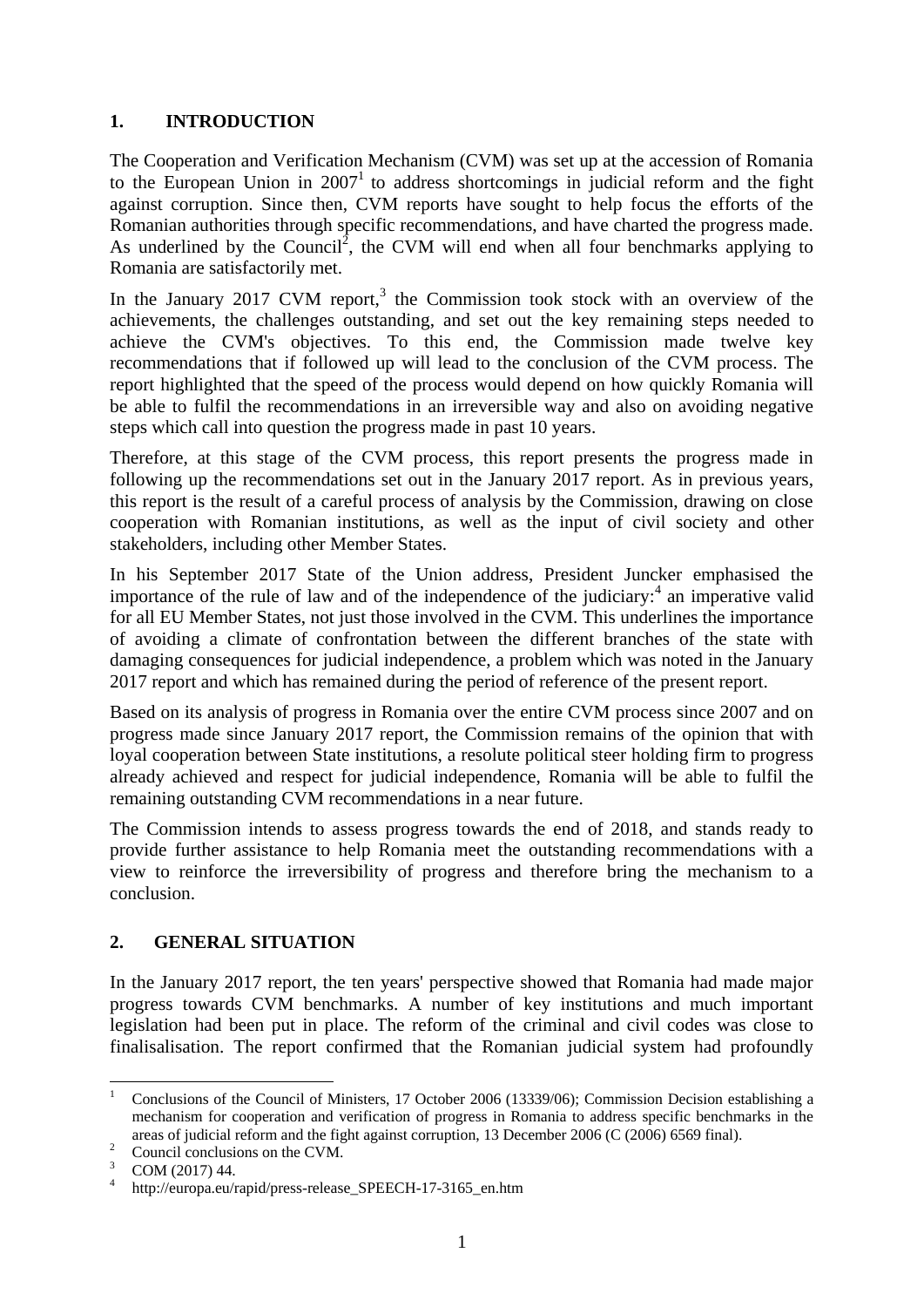reformed itself and that the judiciary had repeatedly demonstrated its professionalism, independence and accountability. A number of internal safeguards against abrupt reversals of progress had also been noted. The twelve key recommendations from the January 2017 report were set out to address the remaining identified shortcomings. Most of them focus on the responsibility and accountability required from the Romanian authorities and the internal safeguards needed to ensure the irreversibility of the results.

The Romanian Government expressed its appreciation of this approach and repeatedly affirmed its commitment to fulfil the CVM recommendations. In Parliament, both the parliamentary majority and the opposition also showed a willingness to have a constructive dialogue, and responded positively to certain recommendations.

However, despite the commitment of the Government to seek to close the CVM as soon as possible, progress in addressing the January 2017 CVM recommendations has been affected by the political situation. Within a nine months period since the January 2017 report, Romania has seen two governments, while growing tensions between State powers (Parliament, Government and Judiciary) made the cooperation between them increasingly difficult.

Furthermore, the positive progress and the continued good results of the judicial institutions in the fight against corruption were largely questioned by events, such as in January 2017 the adoption by the previous Government of a Government Emergency Ordinance to decriminalise certain corruption offences, such as abuse of office and the proposal for a pardon law.<sup>5</sup> Widespread protests throughout Romania contested these measures. Even though the Emergency Ordinance was abrogated by the Government and also repealed by the Parliament, the events left a legacy of public doubts.

A controversy also emerged with the discussion of proposed revisions to the Justice laws since the end of August. When consulted, the Superior Council of the Magistracy has twice rejected drafts, noting issues like judicial independence.<sup>6</sup> Concerns have also been raised by the President of Romania and in civil society. There was also a petition issued demanding that the opinion of the Superior Council be respected, signed by a majority of Romanian magistrates. The three Justice laws, dating back to 2004, regulate the status of judges and prosecutors, and the organisation and functioning of the courts, prosecution offices and the Superior Council itself. They have a direct impact on judicial independence and the justice system more broadly, and the laws as they stand were an important element in the positive evaluation by the Commission last January. Some of the proposed changes covered issues like the role of the Judicial Inspection and the personal responsibility of magistrates, as well as the appointment of senior prosecutors: issues which touch on judicial independence and where changes raised questions about whether the January 2017 report assessment with regard to progress on the independence of the judicial system would have to be reconsidered. The strong negative reaction from the judiciary and parts of civil society focused heavily on the issue of judicial independence.

The capacity of the Government and the Parliament to ensure an open, transparent and constructive legislative process on the justice laws will be crucial. In general, a process in which the judicial independence and the opinion of the judiciary is valued and given due

**.** 

<sup>&</sup>lt;sup>5</sup> Emergency Ordinance 13/2017, amending the Criminal Code and Code of Criminal Procedures.<br><sup>5</sup> On 0 November the Superior Council of Magistraeu gave a second positive entries on the

<sup>6</sup> On 9 November the Superior Council of Magistracy gave a second negative opinion on the drafts on the Justice laws currently in Parliament, though the motivation of this decision has yet to be issued.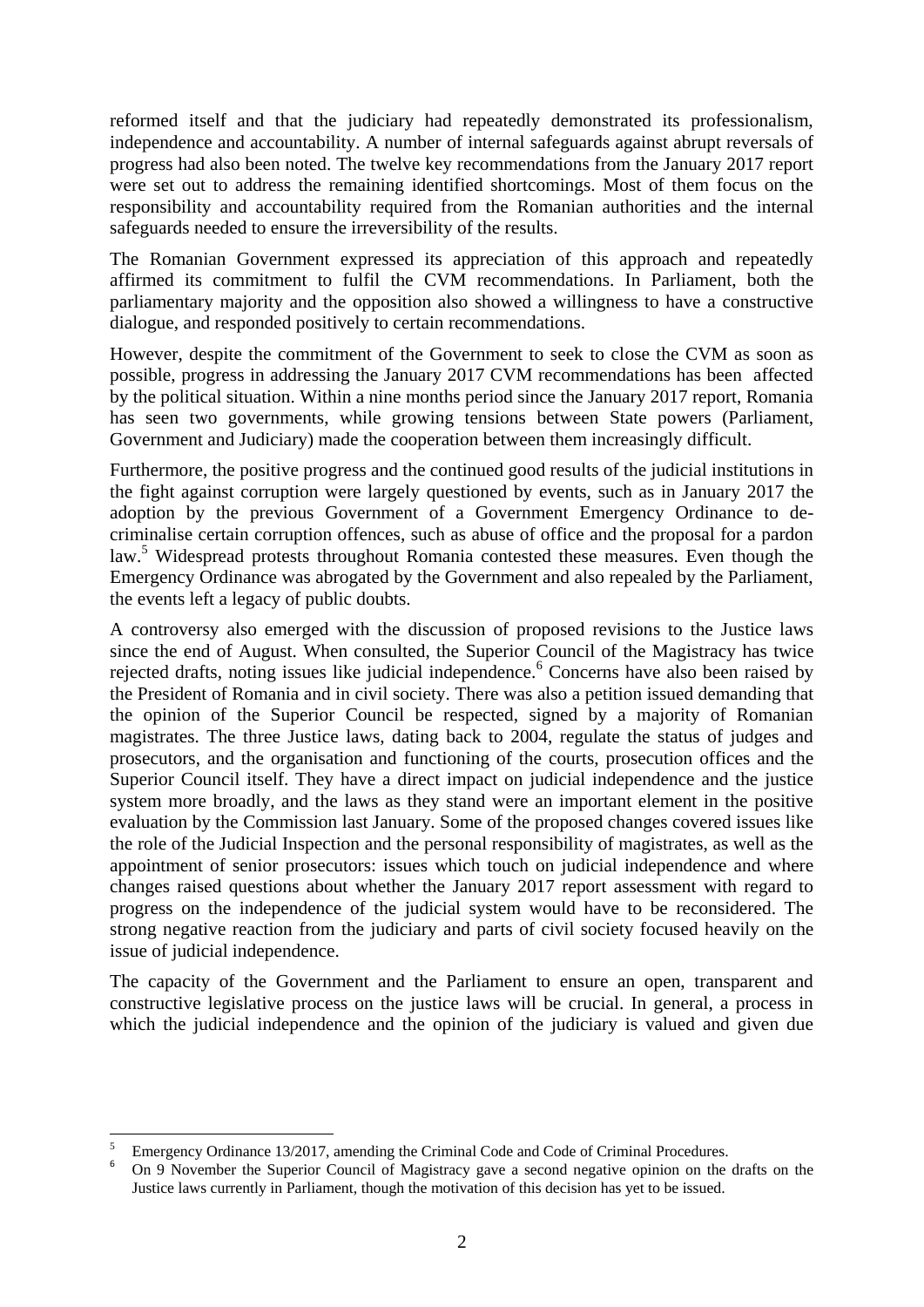$account<sup>7</sup>$  as well as drawing on the opinion of the Venice Commission, is a prerequisite for sustainability of reform and is an important element in fulfilling the CVM benchmarks.

Criticism against the judiciary and judicial decisions remains a problematic feature in the public debate.<sup>8</sup> This is in contradiction with the positive findings of the Commission about the role of the magistracy in pursuing reform,  $9$  supported by the Council,  $10$  and with the need to respect the independence of the judiciary. Accepting and respecting final court judgements and allowing the magistrates to fulfil their duty unhindered is essential, including to meet the condition set in the January report.

### **3. ASSESSMENT OF PROGRESS ON THE FULFILMENT OF THE CVM BENCHMARKS ON THE BASIS OF THE RECOMMENDATIONS SET OUT IN THE JANUARY 2017 CVM REPORT**

### **3.1. Benchmark one: Judicial independence and Judicial reform**

### *3.1.1. Judicial independence*

*Recommendation 1: Put in place a robust and independent system of appointing top prosecutors, based on clear and transparent criteria, drawing on the support of the Venice Commission.* 

*Recommendation 2: Ensure that the Code of Conduct for parliamentarians now being developed in Parliament includes clear provisions on mutual respect between institutions and making clear that parliamentarians and the parliamentary process should respect the independence of the judiciary. A similar Code of Conduct could be adopted for Ministers.*

### *Appointments*

In January, the Commission reiterated its recommendation to put in place a system of transparent and-merit based appointments of top prosecutors which would provide sufficient safeguards against politicisation. The appointment procedure of top prosecutors has been a key part of the debate around proposed amendments to the laws on Justice since August. It formed part of the first negative opinion of the Superior Council of the Magistracy in September, and has been further changed in the current draft.

The Venice Commission has acknowledged that there are different models with regard to the appointment to the position of Prosecutor General (or similar top prosecution posts). However, it has underlined the need for an adequate balance "*such as to gain the confidence of the public and the respect of the judiciary and the legal profession*."<sup>11</sup> The role of the President and the degree of discretion for the Minister of Justice to select candidates have been part of the debate here, as has the extent to which the same appointment and dismissal procedure would apply at lower management levels within the prosecution.

<sup>1</sup> <sup>7</sup> The Council of Europe Consultative Council of European Judges (CCJE) recommended in past opinions that "*the judiciary should be consulted and play an active part in the preparation of any legislation concerning their status and the functioning of the judicial system*". "The position of the judiciary and its relation with the other powers of state in a modern democracy", Opinion No 18 (2015).

<sup>8</sup> For example, public statements from the authorities that the whole judicial system is dysfunctional or that the status quo needs to be brought "back to normality".

CVM Report January 2017, COM (2017) 44 final.

<sup>10</sup> Council Conclusions on the CVM, March 2017 https://ec.europa.eu/info/sites/info/files/st-7048-2017 init\_en.pdf.

<sup>&</sup>lt;sup>11</sup> Report on European standards as regards the independence of the judicial system – Part II: The prosecution service, CDL-AD(2010)040.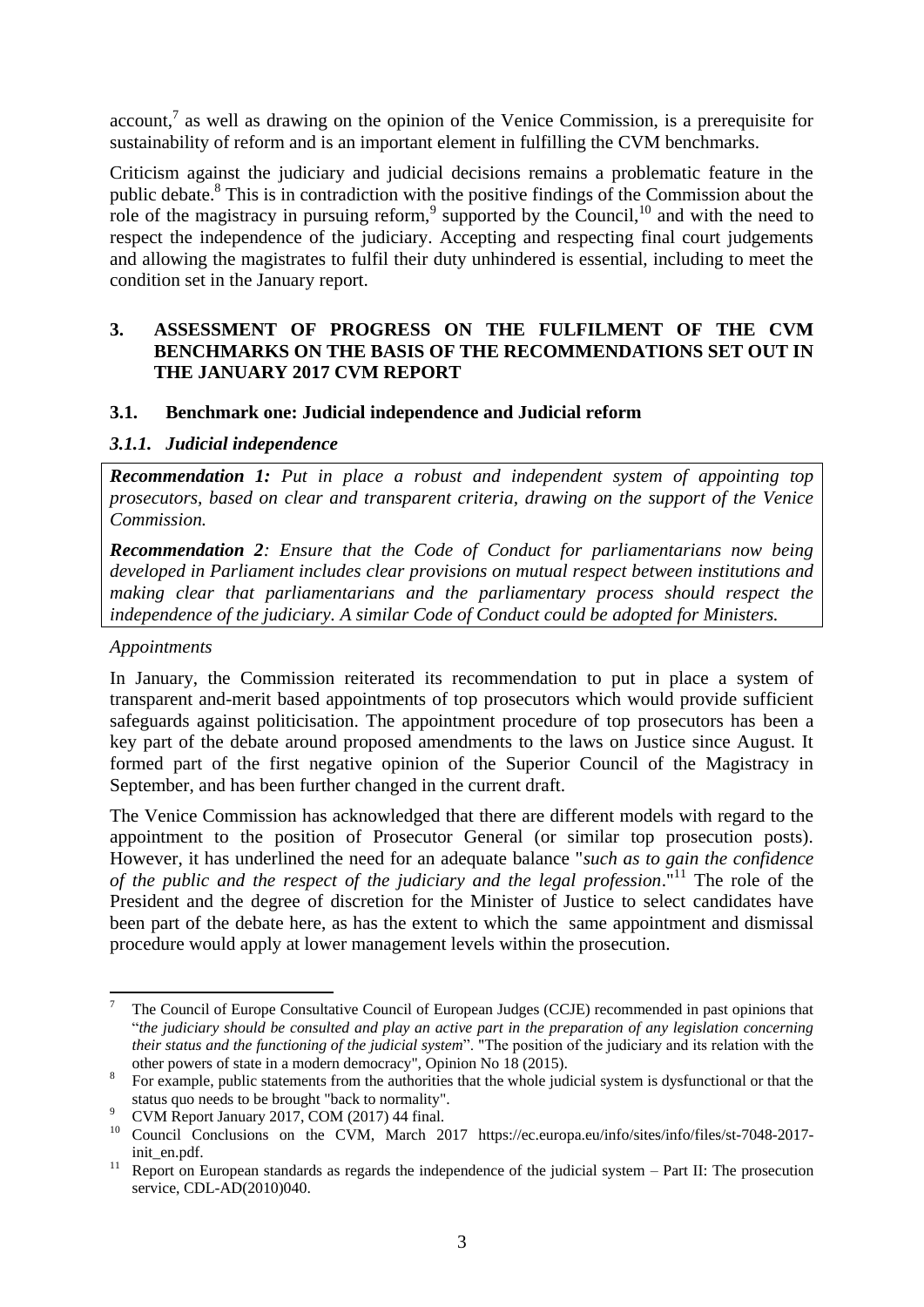The January recommendation specified the need to draw on the support of the Venice Commission to help bring this long-standing debate to a close.<sup>12</sup>. It remains the requirement of the recommendation that Romania calls on the advice of the Venice Commission.

The fulfilment of this recommendation will also need to ensure appropriate safeguards in terms of transparency, independence and checks and balances, even if the final decision were to remain with the political level.

### *Codes of conduct*

Since the last CVM report, criticism of the judicial system and magistrates in the media has been particularly strong. This confirms the validity of recommendations to ensure that measures are taken to discourage behaviour which amounts to open challenges to the independence of justice and the authority of court decisions. Attempts to bring redress have been tried through the Superior Council of the Magistracy and through individual magistrates bringing their own cases to court. But the Commission's recommendation sought an institutional recognition of the problem, and a decision to take steps to address it. This underlies the recommendation for a Parliamentary Code of Conduct which would include provisions on respect for the independence of the judiciary.

Parliament adopted a Code of Conduct on 11 October 2017. The inclusion of a broad provision on the respect of the separation of powers is a positive step. Although it did not follow up on the Commission's recommendation to specifically refer to the independence of the judiciary, the implementation of the Code could achieve the same effect in different ways. The next step will therefore be to see how the Code has a practical effect in terms of defining what actions would go beyond the boundaries set by the Code, and what steps are taken when these boundaries are crossed. The Code of Conduct could for instance benefit from being accompanied by guidance, examples and awareness-raising on how to deal with concrete situations,  $^{13}$  to help it to become an effective tool in reducing public criticism of magistrates and improving respect for the judiciary and judicial decisions. It would for example be to be expected that whenever the Superior Council of Magistracy condemns statements of a Member of Parliament criticising a magistrate or the judicial system, there would be a clear follow-up in Parliament to assess whether the Code had been breached.

The January report also suggested that the Government might usefully adopt a Code of Conduct for Ministers. In July 2017, the newly-appointed Government adopted a ministerial Code of Conduct which includes a similar provision on the respect of separation of powers.

The practical application of the Codes of Conduct, in terms of reacting to Members of Parliament and Government criticising the judiciary, is therefore also important.

## *3.1.2. Judicial reform*

*Recommendation 3: The current phase in the reform of Romania's Criminal Codes should be concluded, with Parliament taking forward its plans to adopt the amendments presented by the government in 2016 after consultation with the judicial authorities. The Minister of Justice, the Superior Council of the Magistracy and the High Court of Cassation and Justice should finalise an action plan to ensure that the new deadline for the implementation of the remaining provisions of the Code of Civil Procedures can be respected.*

<sup>1</sup>  $12$  The Venice Commission has set out a list of European standards: [http://www.venice.coe.int/webforms/documents/default.aspx?pdffile=CDL-AD\(2010\)040-e](http://www.venice.coe.int/webforms/documents/default.aspx?pdffile=CDL-AD(2010)040-e)

<sup>&</sup>lt;sup>13</sup> A similar analysis was made in the 4th evaluation of the Group of States Against Corruption (GRECO) [http://www.coe.int/t/dghl/monitoring/greco/evaluations/round4/Eval%20IV/GrecoEval4%282015%294\\_Rom](http://www.coe.int/t/dghl/monitoring/greco/evaluations/round4/Eval%20IV/GrecoEval4%282015%294_Romania_EN.pdf) [ania\\_EN.pdf](http://www.coe.int/t/dghl/monitoring/greco/evaluations/round4/Eval%20IV/GrecoEval4%282015%294_Romania_EN.pdf)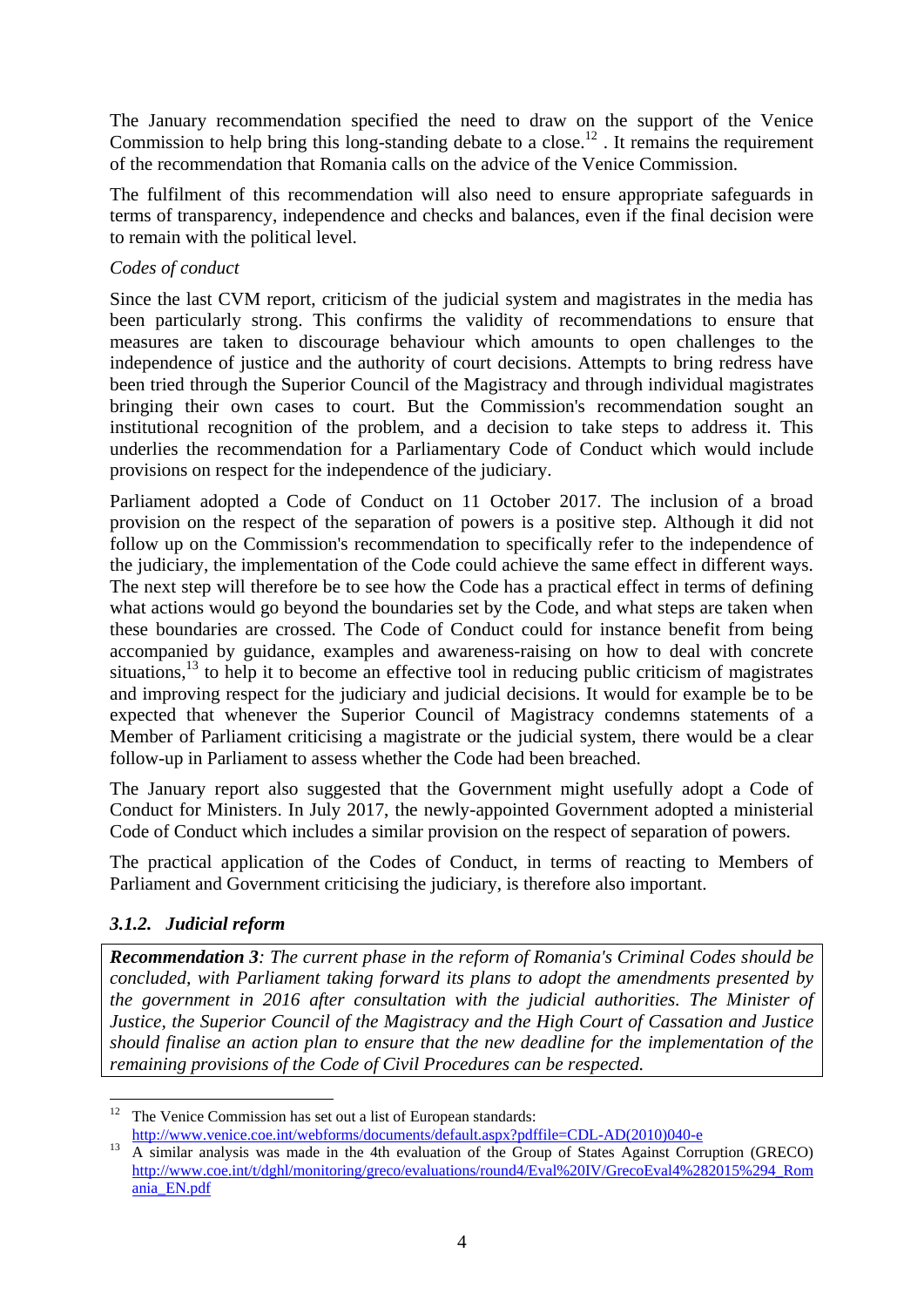*Recommendation 4: In order to improve further the transparency and predictability of the legislative process, and strengthen internal safeguards in the interest of irreversibility, the Government and Parliament should ensure full transparency and take proper account of consultations with the relevant authorities and stakeholders in decision-making and legislative activity on the Criminal Code and Code for Criminal Procedures, on corruption laws, on integrity laws (incompatibilities, conflicts of interest, unjustified wealth), on the laws of justice (pertaining to the organisation of the justice system) and on the Civil Code and Code for Civil Procedures, taking inspiration from the transparency in decision-making put in place by the Government in 2016.*

### *New Codes*

In 2017 there have been a number of developments with regard to the Criminal Code and the Code of Criminal Procedures. While some of these developments serve the objectives underpinning the Commission recommendations, others have held back the goal of more certainty and stability in the reform of the Codes. It is to be noted that many of the debates around the Criminal Codes focus on provisions relevant to high level corruption crimes.

The recommendation to conclude the current phase of the reform of Romania's Criminal Codes remains outstanding. Parliament has so far adopted none of the draft amendments proposed by the Government in 2016, which had been the result of broad consultations with the judiciary.<sup>14</sup> Parliament has however adopted other amendments to the Criminal Code, notably those with the effect of decriminalising conflict of interests.<sup>15</sup>

The rapid succession of Constitutional Court decisions declaring provisions of the Codes unconstitutional has added to the challenge of stability. The Ministry of Justice has started to address this through consultations with the judiciary, legal professions and civil society and the Government has indicated its intent to adopt relevant amendments. However, none of the proposed changes have yet translated into legislative amendments and such delays can result in divergent interpretations. Responding swiftly and consistently to the need to adapt laws to reflect Constitutional Court rulings should be an important priority, without compromising on the quality of the preparation of the amendments. The Government has expressed its intention to translate the Constitutional Court decisions into a new set of amendments.

The recommendation also covers the finalisation of the reform of the Code of Civil Procedures. In December 2016, a new deadline of January 2019 was set for the entry into application of the remaining provisions of this Code. Discussions between the Minister of Justice, the Superior Council of the Magistracy and the High Court of Cassation and Justice are underway. The first steps to provide for the necessary infrastructure for the new Council Chambers have been taken and the Minister of Justice is finalising a plan for adoption by the Government. Regarding the stability of the Civil Codes, Constitutional Court decisions also create challenges. In particular, a recent ruling of the Constitutional Court concerning the threshold previously in place to limit the possibility for second instance appeal could result in a major extra case load for the High Court of Cassation and Justice.<sup>16</sup> The Minister of Justice is looking at ways to mitigate the impact on the workload of the High Court, with more cases to be handled by lower courts. The High Court already faces a heavy workload and the

 $14$ <sup>14</sup> The progress reports from the Government and the Parliament do not mention progress on these pending proposals.

<sup>&</sup>lt;sup>15</sup> Three deeds out of four have been decriminalised. See also Technical Report SWD(2017) 701. This amendment was not subject to consultation with the judicial authorities.

<sup>&</sup>lt;sup>16</sup> Decision no 369/2017, published in the Romanian Official Gazette, Part I, no. 582 on 20th July 2017.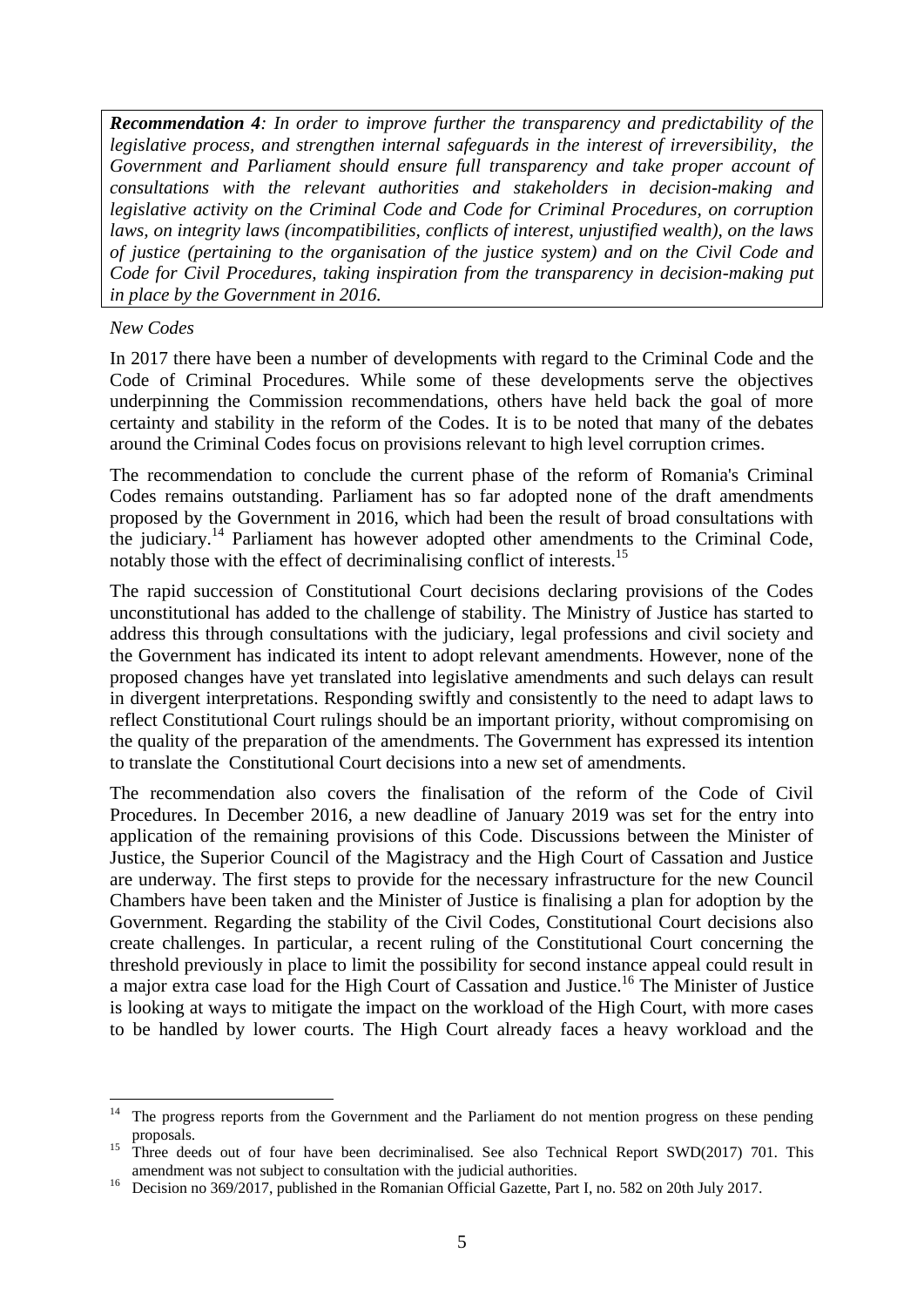January report underlined the importance of its work on cassation and interpretation of the  $law.<sup>17</sup>$ 

### *Transparency and predictability of the legislative process for legislation on judicial reform and anti-corruption*

Since the January report, there have been a series of cases raising concerns about the transparency and predictability of the legislative process, whether initiated by the Government or the Parliament. Several measures and amendments have been adopted by Parliament with little or no opportunity for consultation and public debate.<sup>18</sup> Other problematic and uncoordinated proposals have been introduced and while many never progress in the parliamentary process, the fact that they remain on the parliamentary table introduces an important level of uncertainty: examples include the law on pardons or on the liability of magistrates.

Civil society has also been an important voice to highlight potential consequences for judicial reform and the fight against corruption. The current controversy around the Justice laws will be an important test of the extent to which the legitimate interests of judicial and other stakeholders are given an opportunity to be voiced, and are taken sufficiently into account, in the final decisions.

One initiative to help remedy this situation was made by the President of the Legal Committee of the Senate, who invited the Minister of Justice and the Superior Council of the Magistracy to set up a permanent dialogue between State institutions on amendments to the criminal codes and other important legislation. The objective was to set up a predictable amendment process, ensuring debate and public consultation. The Parliament has taken up the idea and at the start of October, it created a Special Parliamentary Committee on Systematisation, Unification and Ensuring Legislative Stability in the Judiciary.

For the fulfilment of recommendation 4, this Committee will need to demonstrate its capacity to build trust between the Parliament, the Government and the judiciary and to facilitate constructive cooperation on key legislation. This Committee has the opportunity to resolve the uncertainty surrounding the Codes and underlying recommendation 3, through a consensual adoption of amendments preserving the progress brought by the reforms of these four codes. The Committee could also help to ensure a consistent process to provide legal certainty following decisions of the Constitutional Court.

*Recommendation 5: The Government should put in place an appropriate Action Plan to address the issue of implementation of court decisions and application of jurisprudence of the courts by public administration, including a mechanism to provide accurate statistics to enable future monitoring. It should also develop a system of internal monitoring involving the Superior Council of the Magistracy and Court of Auditors in order to ensure proper implementation of the Action Plan.*

*Recommendation 6: The Strategic Judicial Management, i.e. the Minister of Justice, the Superior Council Of the Magistracy, the High Court of Cassation and Justice and the Prosecutor-General should ensure the implementation of the Action Plan as adopted and put* 

**.** 

 $^{17}$  COM (2016) 41, COM (2017) 16.<br><sup>18</sup> For example, the modification of t

<sup>18</sup> For example, the modification of the incompatibility regime for MPs and removing most conflicts of interest from criminalisation. In addition, there are other examples of legislation adopted without consultation which has also impact on the justice system and the fight against corruption such as the on the status of local administrations, the law on financing of political parties and a proposal to allow the review of all judgements of the last 20 years, the latter being eventually squashed by the Constitutional Court.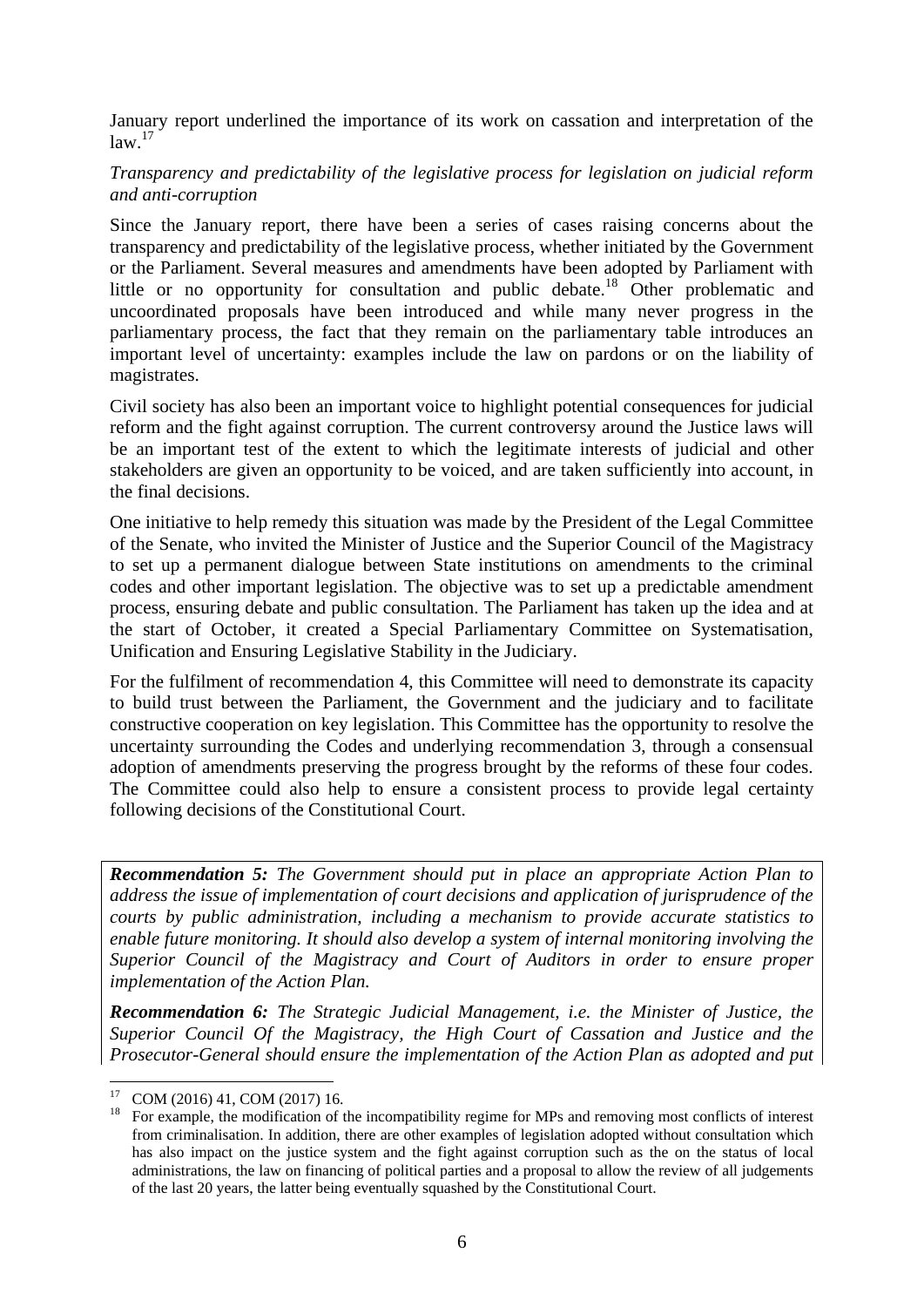*in place regular common public reporting on its implementation, including solutions to the issues of shortages of court clerks, excessive workload and delays in motivation of decisions.*

## *Respect for court decisions*

This recommendation concerns enforcement of decisions against the State, in which a public institution has to pay an amount of money or to fulfil an action following a court decision. The Minister of Justice has acknowledged that the effective implementation of all court decisions against the State is essential.

At the end of August, Romania updated its 2016 action plan, prepared for the Council of Europe in order to address the structural problems of non-enforcement of court decisions against the State identified by European Court of Human Rights.<sup>19</sup>

The implementation of this action plan would largely address recommendation 5. To assess the extent of progress on implementing this recommendation, the Commission looks forward to receiving concrete solutions and a detailed timetable to address the problems identified.

The other action needed to implement this recommendation is to develop procedures within the public administration to ensure that the public administrations consistently apply the solution provided by the courts in similar cases when there has been a final appeal decision or an interpretative decision from the High Court of Cassation and Justice. Such a procedure would reduce the risk of repetitive cases going to court and increase the confidence of citizens and businesses in the decisions of public administrations.

## *Structural reforms to the judicial system*

**.** 

After a delay earlier in the year, the Judicial Strategic Management Council met in June and September 2017. In the last meeting, an overall monitoring of the implementation of the action plan on the Strategy for the Development of the Judiciary 2015-2020, with quarterly reports, was set up. Individual judicial institutions report that they are implementing the action plan, and the Ministry of Justice has successfully applied for EU structural funds to finance the action plan. These steps would need to be accompanied by clear monitoring and regular use of the Council as a real coordination body to foster dialogue and cooperation on the common issues that affect the functioning of the judicial system.

*Recommendation 7: The new Superior Council of the Magistracy should prepare a collective programme for its mandate, including measures to promote transparency and accountability. It should include a strategy on outreach, with regular open meetings with assemblies of judges and prosecutors at all levels, as well as with civil society and professional organisations, and set up annual reporting to be discussed in courts' and prosecutors' general assemblies.*

## *Transparency and accountability of the Superior Council of the Magistracy*

On 6 January 2017, the new Council started its activity.<sup>20</sup> The new Council has had to face challenging circumstances. It has however shown its readiness to take difficult decisions through the negative opinions on the Executive Ordinance in February, and again on the amendments to the laws on Justice in September and November. The Council has also faced the need to defend the independence and reputation of magistrates, in particular prosecutors,

<sup>19</sup> Technical report SWD(2017) 701. Proposal made to the Council of Europe Committee of Ministers.

After several adjournments, the Senate appointed the two members of the Superior Council of Magistracy representing the civil society in early September.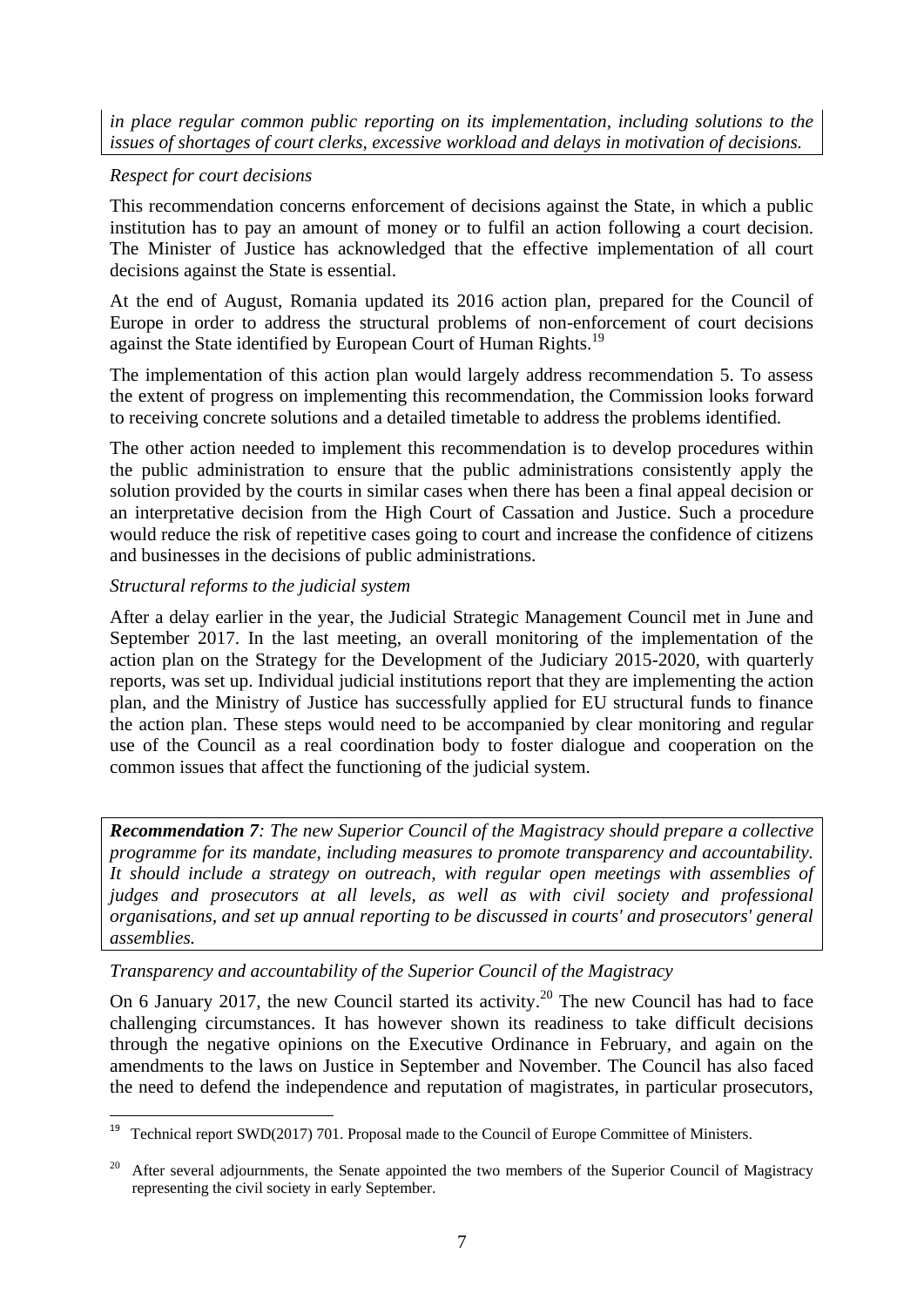and the complication of receiving repeated disciplinary or managerial complaints against the same magistrates from other State powers. The Council can therefore be seen to have fulfilled its tasks and showed the strength and resilience of the institution.

In line with the recommendation, at the end of February 2017, the Superior Council of the Magistracy set out its priorities for its mandate (2017–2022). They provide a first basis to promote the accountability of the institution. The Council has taken measures to promote transparency and openness, such as a new website, and the direct participation of representatives of courts, magistrates' professional associations or NGOs in Council meetings. The Council has also organised ongoing consultations of courts and prosecutor's offices, which has proved an important channel for communication and consultation. The Council is also working on a collective programme and strategy which will cover areas including outreach, measures to improve the public image of the judiciary, relations with mass-media and the cooperation with the Government and the Parliament.

The Council should continue to consolidate its work to defend the reputation of the magistracy in a consistent and effective way, and to contribute to a constructive and transparent dialogue with the Government and Parliament. The Council should also promote further strengthening of cooperation between judicial institutions on key outstanding issues, including the functioning of the Judicial Inspection.

*On the basis of an analysis of recommendations 1 to 7, the Commission considers that further work is needed to fulfil benchmark one. Several positive developments have taken place, in particular in relation to the codes of conduct, the Civil Codes, as well as steps taken to implement the Strategy for the Developments of the Judiciary and in relation to the activities of the new Superior Council of Magistracy. However, the political situation and legislative proposals that risk having a negative impact on reform have held back progress. The analysis of the recommendations points at several initiatives and processes that, if carried through, offer promising possibilities for Romania to swiftly resume progress under benchmark one.* 

# **3.2. Benchmark two: Integrity framework and the National Integrity Agency**

*Recommendation 8: Ensure the entry into operation of the PREVENT system. The National Integrity Agency and the National Public Procurement Agency should put in place reporting on the ex-ante checks of public procurement procedures and their follow-up, including ex post checks, as well as on cases of conflicts of interest or corruption discovered, and the organisation of public debates so that the government, local authorities, the judiciary and civil society are invited to respond.*

*Recommendation 9: The Parliament should be transparent in its decision-making with regard to the follow-up to final and irrevocable decisions on incompatibilities, conflicts of interests and unjustified wealth against its members.*

The PREVENT system is designed to prevent conflicts of interests in public procurement procedures by setting up an ex-ante verification mechanism and allowing the contracting authorities to remedy these situations prior to the award of the contract. The system entered into operation at the end of June. It is the result of a close collaboration between the National Integrity Agency, the Agency for Public Procurement and the Digital Agenda Agency, as well as with the Government. It has now been operating for four months and is delivering its first results.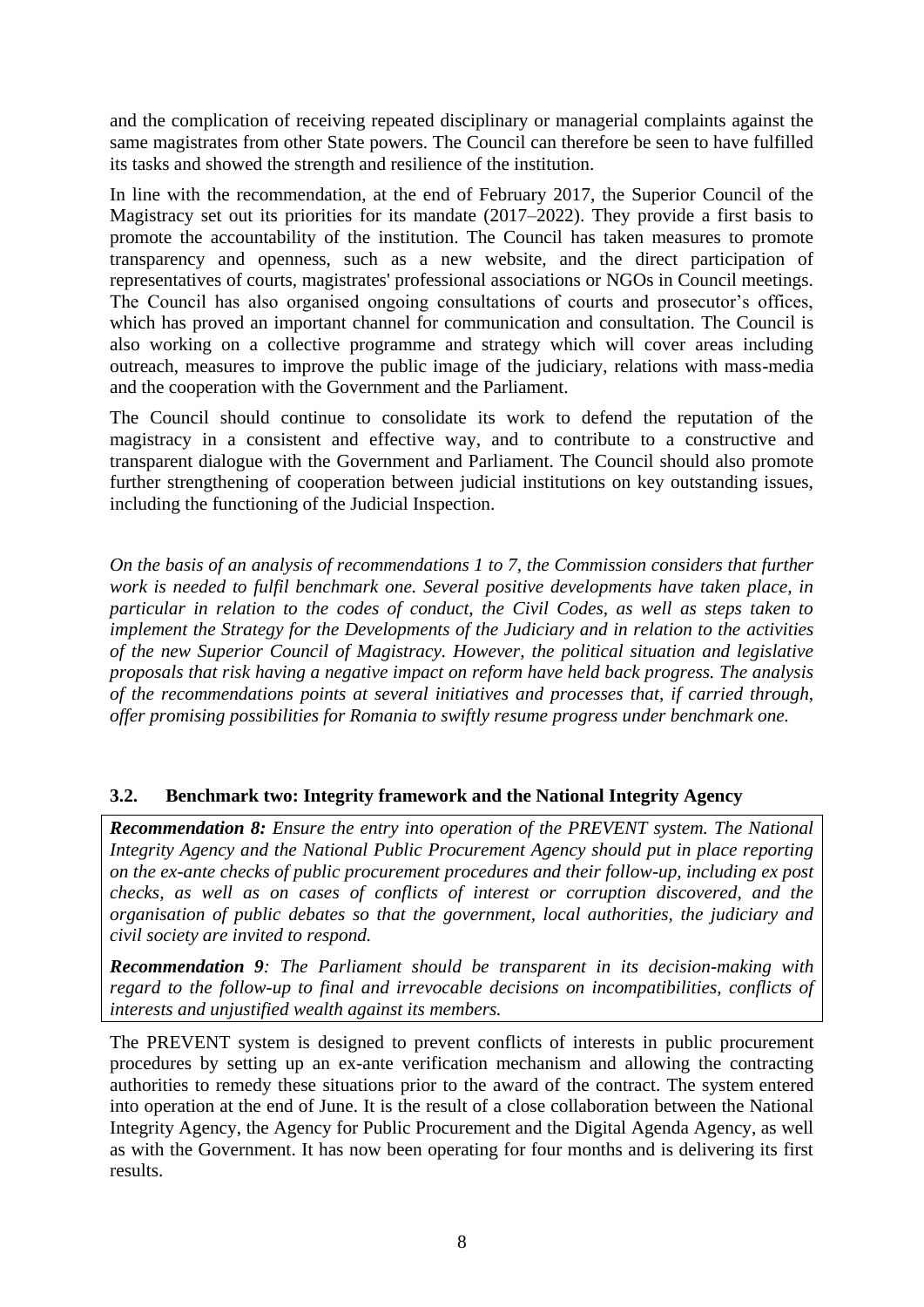Successive CVM reports have highlighted the delay and inconsistency of application of sanctions for Members of Parliament found incompatible or in conflict of interest following a final court decision on a report of the National Integrity Agency. The Commission had therefore recommended that the Parliament should be transparent in its decision-making with regard to the follow-up to final and irrevocable decisions on incompatibilities, conflicts of interests and unjustified wealth against its members. The Commission has received information on the applicable procedures and on the publicity of parliamentary debates, but not yet on whether debates and decisions have indeed been taken on pending cases. Although the rules and procedures in Parliament to apply sanctions seem to be clear, the National Integrity Agency reports that there are three pending cases of Members of Parliament where final integrity decisions ruled by the courts in 2017 have still not been implemented. It is not clear whether there are deadlines for the Parliament to implement the sanction. Furthermore, there are also three cases of Members of Parliament whose mandates have been confirmed after the elections at the end of 2016 despite the fact that they are under a three-year ban from occupying an elected function following a final court decision. The National Integrity Agency informed the Parliament in February 2017, but the Parliament has not yet taken steps to resolve these three cases.

Concrete steps which could give reality to the transparency proposed in the recommendation would be for example that the President of the respective chamber of Parliament publically acknowledges receipt of the final court decision (or a report of the National Integrity Agency which has not been challenged in court); announcing a calendar for decision; and providing information to the public and to the National Integrity Agency once this decision process is completed. Action from the Parliament on these six cases would allow rapid positive progress on this recommendation.

*On the basis of an analysis of recommendations 8 and 9, the Commission considers that overall Romania has made significant progress on benchmark two. The implementation of recommendation 8 is satisfactory. Rapid decision on all outstanding cases of Members of Parliament subject to final integrity decisions would allow rapid positive progress on benchmark two.*

# **3.3 Benchmark three: Tackling High-level corruption**

*Recommendation 10: Adopt objective criteria for deciding on and motivating lifting of immunity of Members of Parliament to help ensure that immunity is not used to avoid investigation and prosecution of corruption crimes. The government could also consider modifying the law to limit immunity of ministers to time in office. These steps could be assisted by the Venice Commission and GRECO.<sup>21</sup> The Parliament should set up a system to report regularly on decisions taken by its Chambers on requests for lifting immunities and could organise a public debate so that the Superior Council of Magistracy and civil society can respond.*

Recommendation 10 concerns the accountability of the Parliament in its decisions on requests from the prosecution to authorise preventative measures such as searches or arrest and on requests to authorise the investigation of Members of Parliament when they are or have been a Minister (referred to as "lifting of immunity"). Previous CVM reports have highlighted that such decisions had appeared to the public as attempts to limit or avoid investigation and

 $21$ <sup>21</sup> The Group of States against Corruption (GRECO) was established in 1999 by the Council of Europe to monitor compliance with the organisation's anti-corruption standards.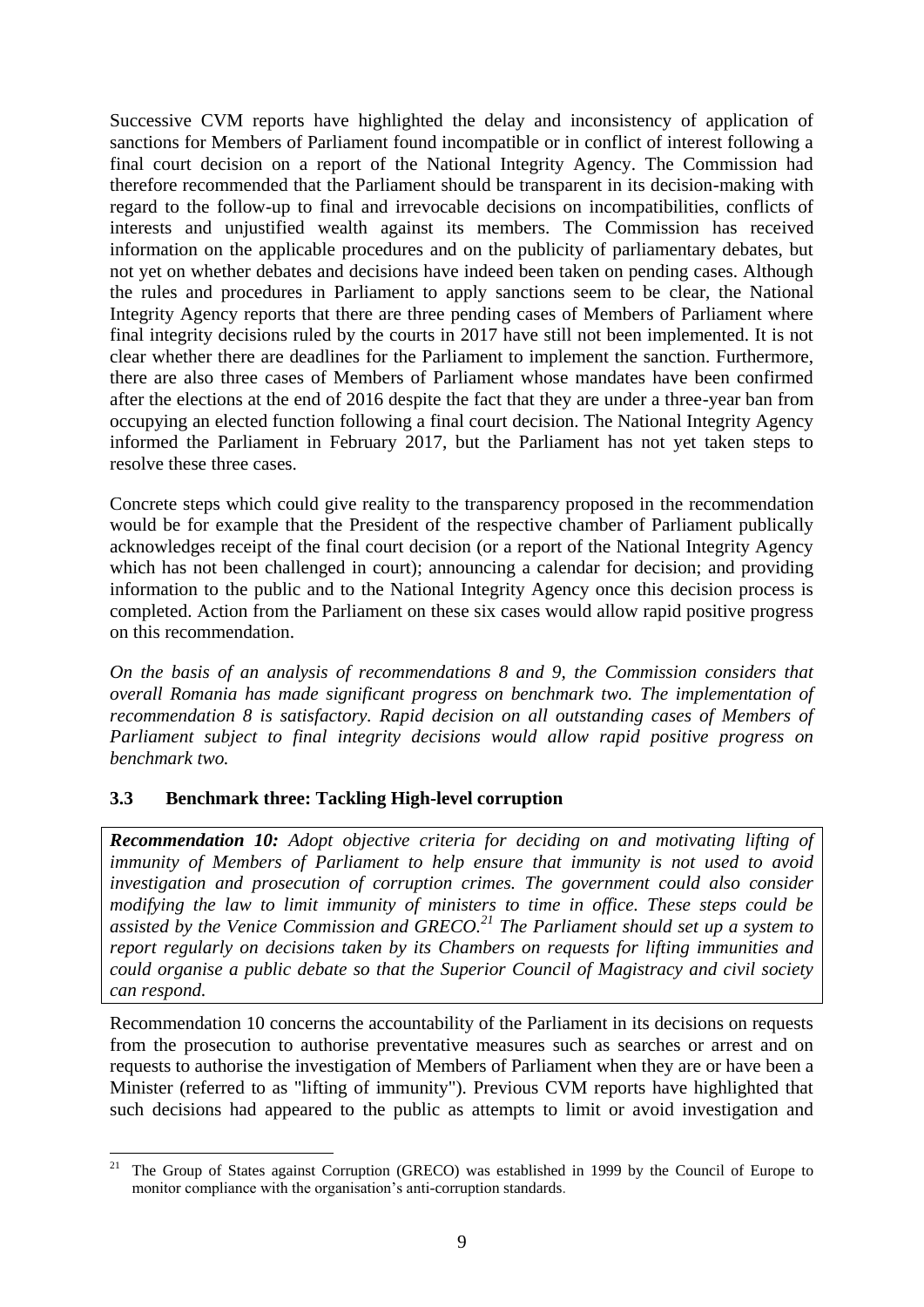prosecution of corruption offences. Therefore having criteria for deciding on such requests from the prosecution is one way of being able to show that decisions have an objective basis. $^{22}$ 

Three recent requests for lifting immunities of Members of Parliament were rejected. In a step to improve transparency, the Chamber of Deputies has started to release the arguments of the Legal Committee for rejection or agreeing before the plenary vote. In two cases the arguments for rejection invoked by the Legal Committee was that the deeds have no legal ground – though opposition parties challenged this on the grounds that only judges can assess whether a person has committed a crime. The Commission welcomes the fact that consideration is given to the need for more transparency on the follow up to requests from the prosecution but considers that more work is needed on recommendation 10. It reiterates its advice to seek assistance of the Venice Commission and GRECO who are in the position to provide valuable expertise on practices in this area.

In the January report, the Commission made clear that weakening or shrinking the scope of corruption as an offence, or major challenges to the independence and effectiveness of the anti-corruption prosecution office, would constitute backtracking.

*The Commission considers that more work is needed on recommendation 10. Overall, a positive assessment of progress under benchmark three relies on an independent National Anti-Corruption Directorate to be in a position to perform its activities with all the tools at its disposal and maintain its track record. In previous reports, the fact that the National Anti-Corruption Directorate had maintained its track record in the face of intense pressure was noted as a sign of sustainability. For this reason, the Commission limited its recommendation under benchmark three to a single one. Were that pressure to start to harm the fight against corruption, the Commission may have to reassess this conclusion.*

## **3.4 Benchmark four: Tackling Corruption at all levels**

*Recommendation 11: Continue to implement the National Anti-corruption Strategy, respecting the deadlines set by the government in August 2016. The Minister of Justice should put in place a reporting system on the effective implementation of the National Anticorruption Strategy (including statistics on integrity incidents in public administration, details of disciplinary procedures and sanctions and information on the structural measures applied in vulnerable areas).*

*Recommendation 12: Ensure that the National Agency for the Management of Seized Assets is fully and effectively operational so that it can issue a first annual report with reliable statistical information on confiscation of criminal assets. The Agency should put in place a system to report regularly on development of administrative capacity, results in confiscation and managing criminal assets.*

## *National Anti-Corruption Strategy*

The National Anti-Corruption Strategy 2016-2020 (NAS) presented by the Government in August 2016 has the potential to be an effective corruption prevention policy if it is properly implemented and followed up on the ground. The strategy is addressed to central and local public institutions. At technical level, the Strategy's technical secretariat within the Ministry of Justice has pursued implementation. A positive development is that a high number of

**<sup>.</sup>** Based on guidelines from the Venice Commission and GRECO.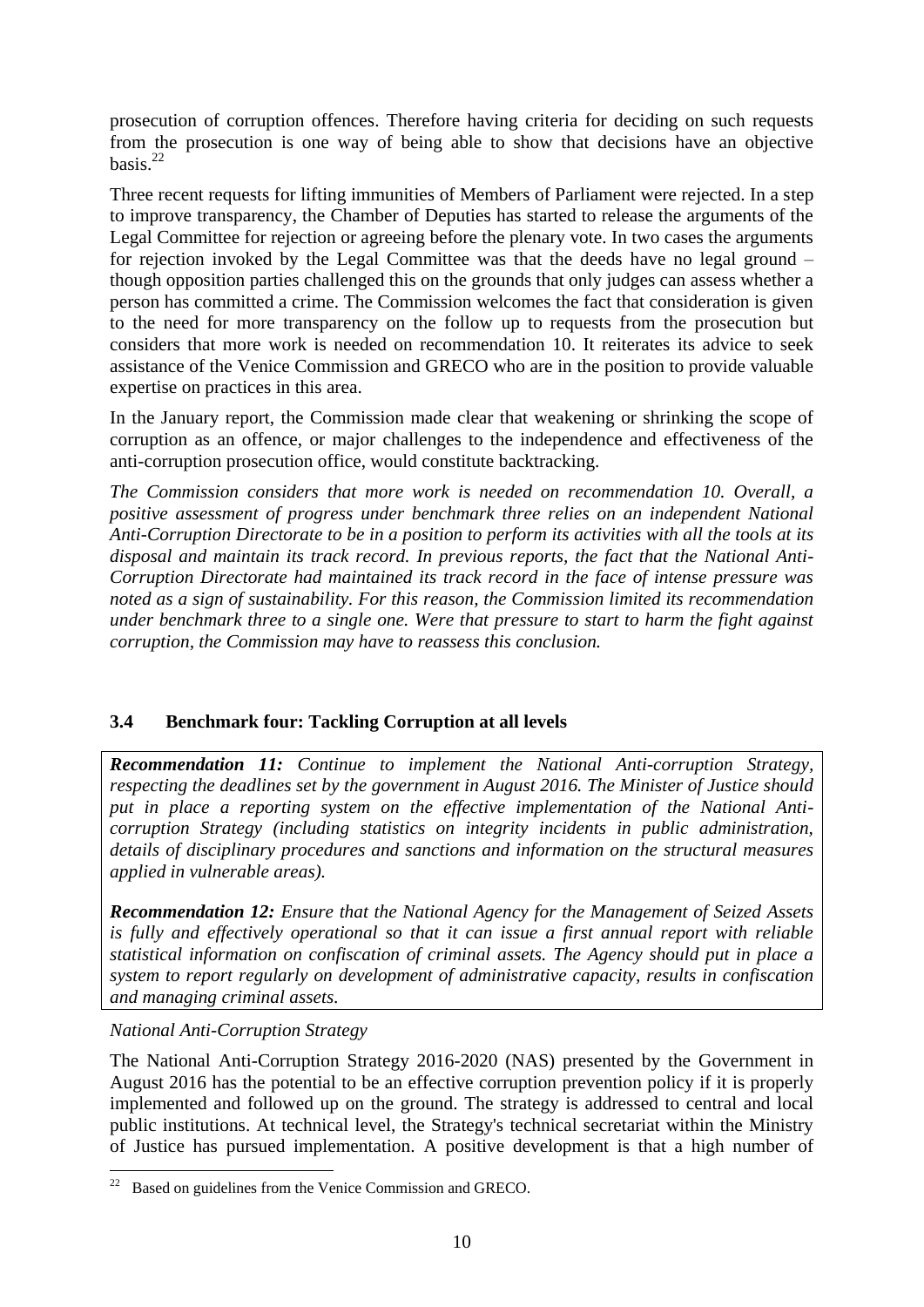public institutions have decided to participate in the Anti-Corruption Strategy. A large part of the year was devoted to the development of integrity plans within each public institution and the set-up of the first peer-review monitoring cycle. Other institutions such as the National Integrity Agency, and the judicial anti-corruption police from the Ministry of Interior are also involved in prevention measures.<sup>23</sup> The Strategy will also be supported by EU funds. The first reporting on the implementation of the measures will take place at the beginning of 2018, which will then provide a comprehensive view of progress.

As the implementation of the anti-corruption strategy has kicked-off at technical level, the strategy now needs visible political support from the Government and local authorities to demonstrate progress, as it was the case when the initial strategy was implemented and efforts were made to spread best practice and encourage public bodies to devote resource and attention to anticorruption work. Ministers responsible for central and public administration, and Ministers in key sectors such as Education or Health, could play a particularly important role. In June, the Minister of Justice invited the two Chambers of Parliament to sign a joint statement supporting the National Anti-Corruption Strategy 2016-2020. This has not yet taken place. In general, a political priority should be set on corruption prevention, notably by putting in place the necessary measures to fully support the implementation of the National Anti-Corruption Strategy at central and local level, ensuring the stability of the relevant legal framework, as well as maintaining the positive track record of the General Prosecution.

## *National Agency for the Management of Seized Assets*

The National Agency for the Management of Seized Assets (ANABI) is now fully operational. The Agency published its first annual report in February 2017 and with the help of the fiscal administration, was able to pin down the total sums of money resulting from the selling of confiscated assets in 2016 (about EUR 5 million), part of which is to be redistributed for social and public re-use. The first call for proposal will be launched in 2018.

The January 2017 report highlighted that the Agency should eventually contribute to increase the proportion of assets effectively recovered. This work is already under way, with the collection of data from all courts and with the launch of a project to keep track of all relevant court decisions in relation to confiscation of criminal assets, linked with the execution database from the fiscal administration. This project should be complete by the end of 2018 and should provide a clearer picture, so that appropriate measures can be taken to increase the proportion of assets effectively recovered.

The next annual report of National Agency for the Management of Seized Assets in 2018 should give clear indications on the results achieved by the agency in 2017.

*The Commission considers that more work is still needed to progress towards the completion of benchmark four. The Commission considers that stronger political priority should be given to promote corruption prevention and support the implementation of the National Anti-Corruption Strategy, and concrete indications that corruption prevention is taking root are needed for the implementation of recommendation 11. Concerning recommendation 12, if good operational results are confirmed, this would allow the Commission to conclude this recommendation is fulfilled.*

 $\frac{1}{23}$  As reported in a Report on the progress registered by Romania in the framework of the Cooperation and Verification Mechanism provided by the Ministry of Justice, September 2017.